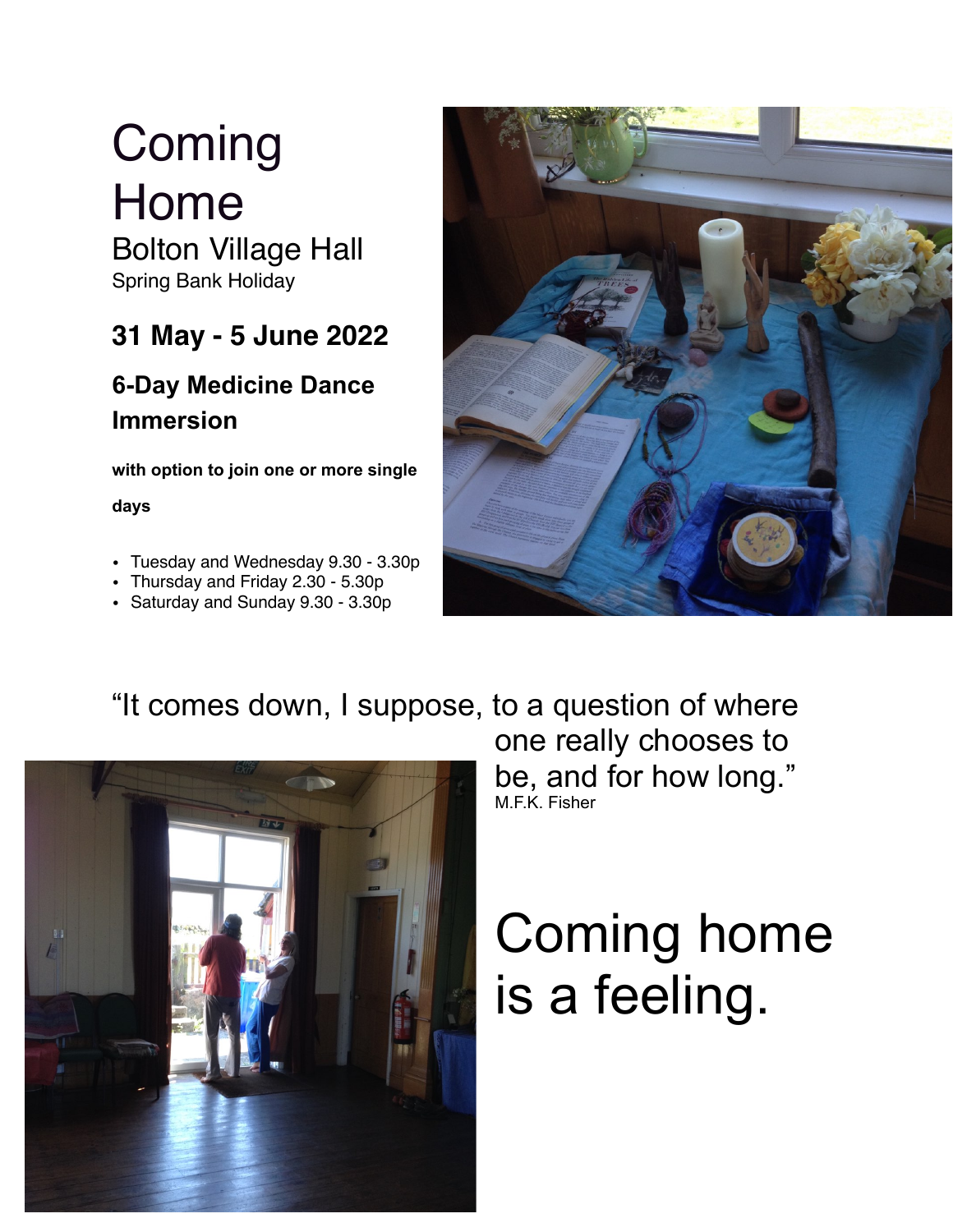If 6 days is too much; if you would like to join us for one or more days: talk to Jane and she will let you know the cost.

#### **"As you stay someplace over time, because you choose to be there, you become part of that place, and it becomes part of you."** - Carol Flinders

Many of us in our Medicine Dance community have been moving and feeling on-line on zoom for the past two years

This is in-person.

This is with live, warm bodies on smooth worn timbers of Bolton Village Hall.

As always, our immersion is for anyone who senses a need to slow down or pause incessant, excessive energy output, disrupt thought loops, and alter brain wave patterns. It is especially appropriate for those who have some mindfulness or meditative knowledge and yearn for support, refreshment, and refinement of their practice.

Our moving feeling practice is simple and easy. Self-guided, musically- and verbally-invited movement. Awareness and allowing of already occurring movement and initiation of new movement through different body parts, in different directions, in shapes and tempos that feel safe and appropriate for each participant's level of fitness and sense of safety.

Lots of invited Pause. Breath. Let down. Open attention to whatever is occurring, including thoughts, feelings, and physical sensations.

Heightened awareness of physical sensations and possibility of ease, less effort, and more enjoyment of body.